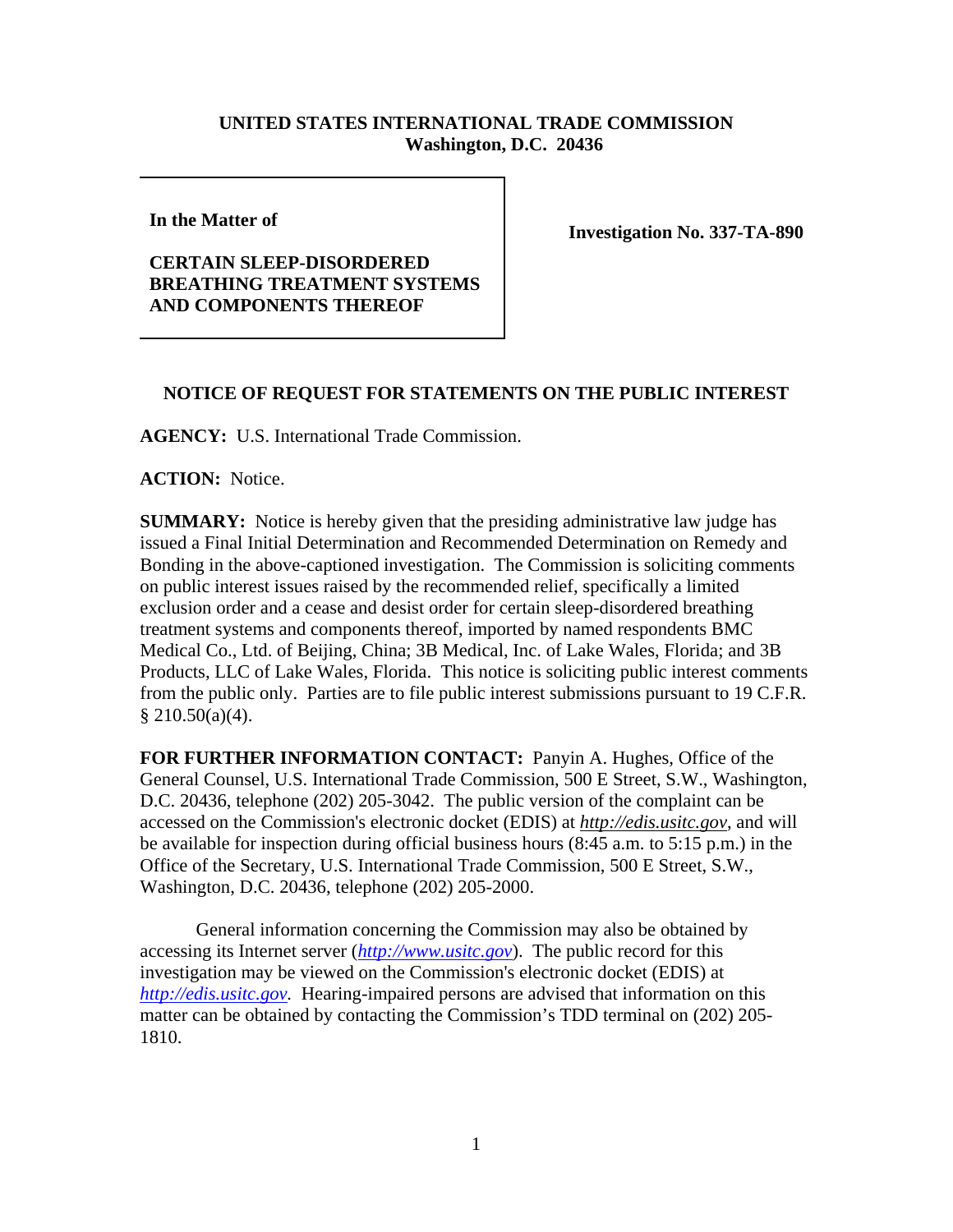**SUPPLEMENTARY INFORMATION:** Section 337 of the Tariff Act of 1930 provides that if the Commission finds a violation it shall exclude the articles concerned from the United States:

> unless, after considering the effect of such exclusion upon the public health and welfare, competitive conditions in the United States economy, the production of like or directly competitive articles in the United States, and United States consumers, it finds that such articles should not be excluded from entry.

19 U.S.C. § 1337(d)(1). A similar provision applies to cease and desist orders. 19 U.S.C.  $§$  1337(f)(1).

The Commission is interested in further development of the record on the public interest in these investigations. Accordingly, members of the public are invited to file submissions of no more than five (5) pages, inclusive of attachments, concerning the public interest in light of the administrative law judge's Recommended Determination on Remedy and Bonding issued in this investigation on August 21, 2014. Comments should address whether issuance of a limited exclusion order and/or a cease a desist order in this investigation would affect the public health and welfare in the United States, competitive conditions in the United States economy, the production of like or directly competitive articles in the United States, or United States consumers.

In particular, the Commission is interested in comments that:

- (i) explain how the articles potentially subject to the recommended orders are used in the United States;
- (ii) identify any public health, safety, or welfare concerns in the United States relating to the recommended orders;
- (iii) identify like or directly competitive articles that complainant, its licensees, or third parties make in the United States which could replace the subject articles if they were to be excluded;
- (iv) indicate whether complainant, complainant's licensees, and/or third party suppliers have the capacity to replace the volume of articles potentially subject to the recommended exclusion order and/or a cease and desist order within a commercially reasonable time; and
- (v) explain how the limited exclusion order and/or cease and desist order would impact consumers in the United States.

Written submissions must be filed no later than by close of business on September 25, 2014.